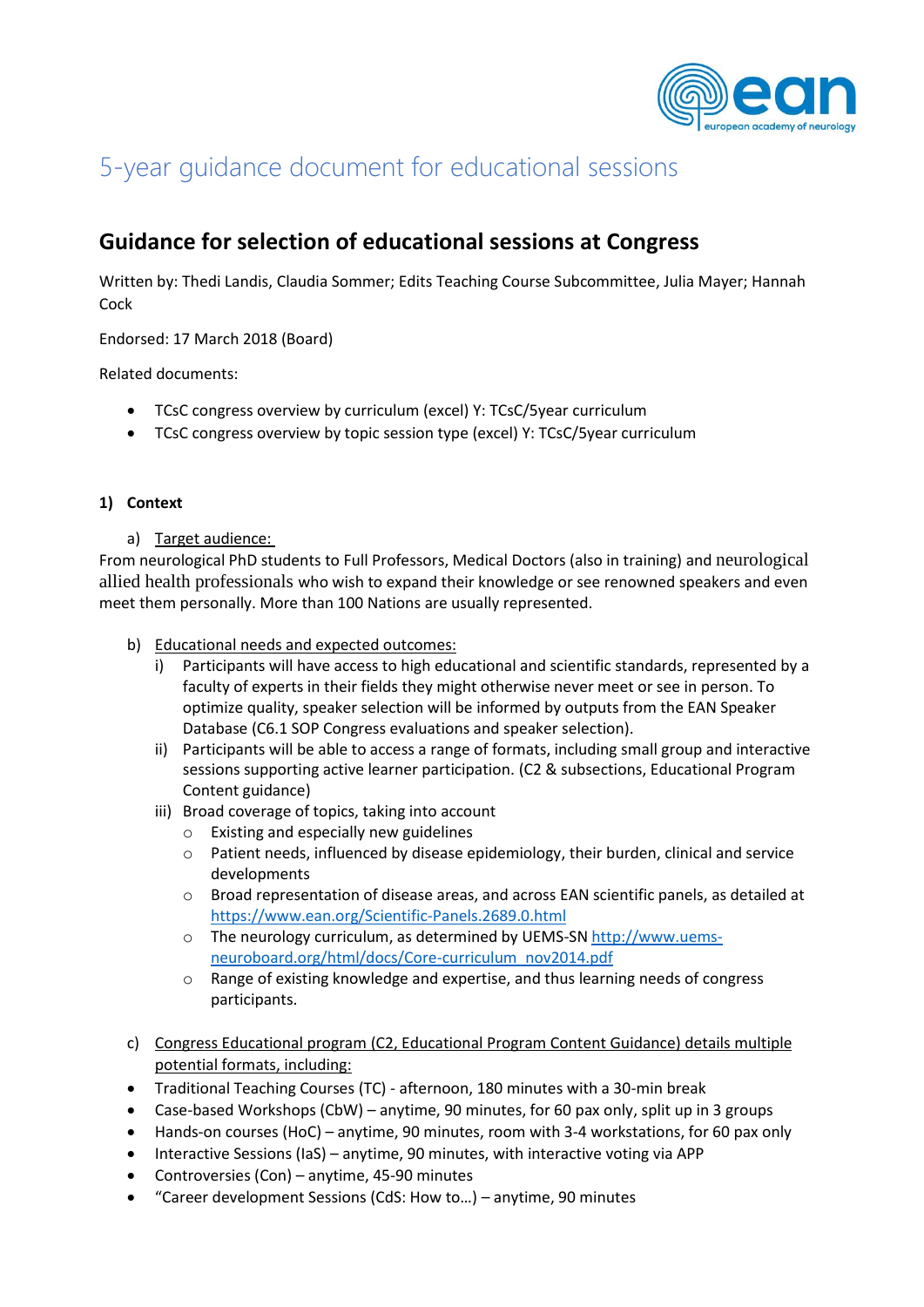Proposers for TC and HoC are also asked to consider the intended audience of their course, defined as

- **Level 1** (Introductory) Aimed primarily at young neurologists in training, or those wishing to refresh/update their basic knowledge in the field. May also be suitable for undergraduates or general trainees with a particular interest.
- **Level 2** (Standard) Assumes familiarity with basic clinical knowledge and practice, aimed at specialist trainees or practitioners wishing to update and further develop their knowledge in the field
- **Level 3** (Advanced) Aimed at specialist trainees or practitioners with a particular interest in that field, covering the latest advances of particular interest to a specialist audience

#### **2) Related Documents:**

- a) **TCsC Congress overview by curriculum spreadsheets:** annually updated by TCsC members (topic areas split between named individuals), summarizing overview of all educational sessions mapped against the UEMS-SN Neurology Curriculum. Completed after annual congress
- b) **TCsC Congress overview by topic and session type spreadsheet:** annually updated by EAN head office, with input from the appropriate named TCsC member if clarification required. This is completed at/immediately following the topic selection meeting.
- c) **Summary of memoranda of understanding**: updated on a rolling basis by the communications (previously liaison) committee and available from head office. This ensures that if a SSS has a seat in a panel management group, or other formal agreement the selected session is labeled as such (e.g. EAN/ILAE session, EAN/EFAS session, etc…)

# **3) Principals guiding session selection**

- a) The 7 main topics (Stroke, Movement disorders, Multiple sclerosis/neuroimmunology, Dementia, Epilepsy, Headache and pain, Neuromuscular disorders) should always be represented with at least 2 Educational program activities. One should be Level 1, and the other either level 2 or 3. Care should be taken to minimize duplication in consecutive years in terms of content.
- b) Where formal memoranda or understanding or contracts exist with sub-speciality organizations (2c) these will be respected, including advertising as joint sessions where agreed. The respective process owners are the relevant panel chairs and the sub-specialty societies (SSS) representatives. However, TCsC may request alternative speakers where required to comply with EAN SOPs, and the final say always lies with the Program Committee.
- **c) The remainder of the program should be filled with other sub-topics, meaning other subjects and panels will typically be represented on at least alternating years, also taking into account a desire to cover the curriculum over a 5-year period, at a range of Levels to support the full learning curve. Both educational and scientific sessions should be considered in this context. Scientific sessions will usually be equivalent to level 2-3 in terms of educational content, reflecting the latest advances in a given field.**
- d) The Overarching Theme should have at least 2 educational sessions (EAN Policy Manual F4.3)
- e) The final educational program should have a broad range of different formats including:
	- i) no more than 50% of the sessions being of a didactic teaching course format
	- ii) at least 3 career development sessions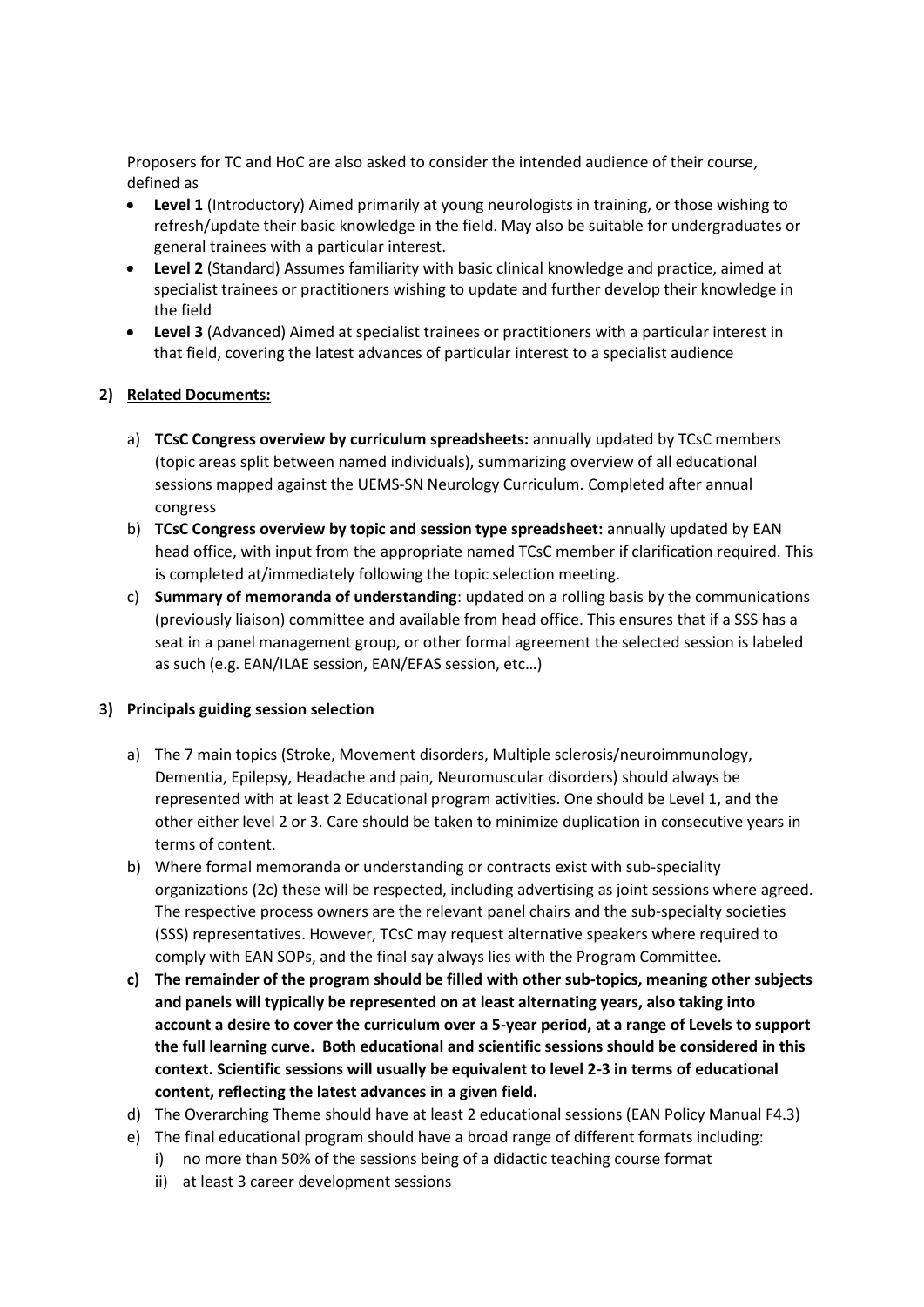- iii) at least 1 practical hands-on sessions in each of neurophysiology (peripheral and/or brain) and neurosonology methodologies, with levels different between years
- iv) A majority of level 1 and 2 activities
- v) Ideally 1 "current treatments" Teaching course, covering multiple topic areas

# 4) **Speaker Selection Guidance**

- a) With reference to the EAN speaker database (EAN Policy Manual C6.1 Congress evaluations and selection of speakers), give preference to those with good ratings and who have not been on previous congress programmes too often. Any individual speaker should appear in no more than 1 teaching course and one other session (scientific or other educational) in the same year.
- b) New speakers are welcomed, and one junior neurologist should be proposed per course. All courses are preferably proposed or endorsed by a Scientific Panel or session convenor. In some instances, a brief CV and/or evidence of feedback from teaching at non-EAN congresses may be requested as a quality assurance guide.
- c) When selecting speakers, the rules given in the SOPs for each session type must also be observed, with attention to gender balance, geographical spread and at least one junior Neurologist where possible.
- d) When selecting Controversy sessions, make sure speakers are really of opposing views and likely to engage in lively discussion and debate of the topic

# **5) Process steps**

- a) Prior to the annual Call for proposals EAN head office with TCsC input where required will identify topic areas for which content is specifically desired, informed by the curriculum overview spreadsheet. For any underrepresented topic(s), the relevant Panels will be advised that proposals in this area are specifically sought, though making clear this does not guarantee success.
- b) Review Topic proposals. This is done in a two-step process, 1) by an online rating with comments, 2) at a face to face meeting where the high-quality proposals are again evaluated.
- c) Where there is a surplus of high quality proposals, or overlap between proposals in a given specialty area consider
	- i) Whether some might be offered as potential contributions to the Scientific program (symposia, plenary sessions, focused workshops)
	- ii) Whether parts of more than one proposal could be amalgamated in to a single session
	- iii) Keeping a short list of preferred alternatives in case of need following Programme Committee Review Input, and/or for a subsequent year.
- d) Where there are remaining topics for which no good proposals have been received, consider
	- i) whether with constructive feedback the proposers could be asked to send in a revised version, or
	- ii) if the topic can be presented in the Current treatments TC.
	- iii) TCsC members outlining new proposal and seeking speaker suggestions from relevant panel(s) as required
- e) TCsC completed educational programme will be handed over to the Programme Committee, to consider in parallel to selection of scientific programme content. The TCsC chair and/or education chair are also present at the Programme Committee meeting. At this stage it is not unusual for some educational proposals to be reframed as Symposia or Focused Workshops; also for good symposia proposals to be reframed as educational program content. Depending